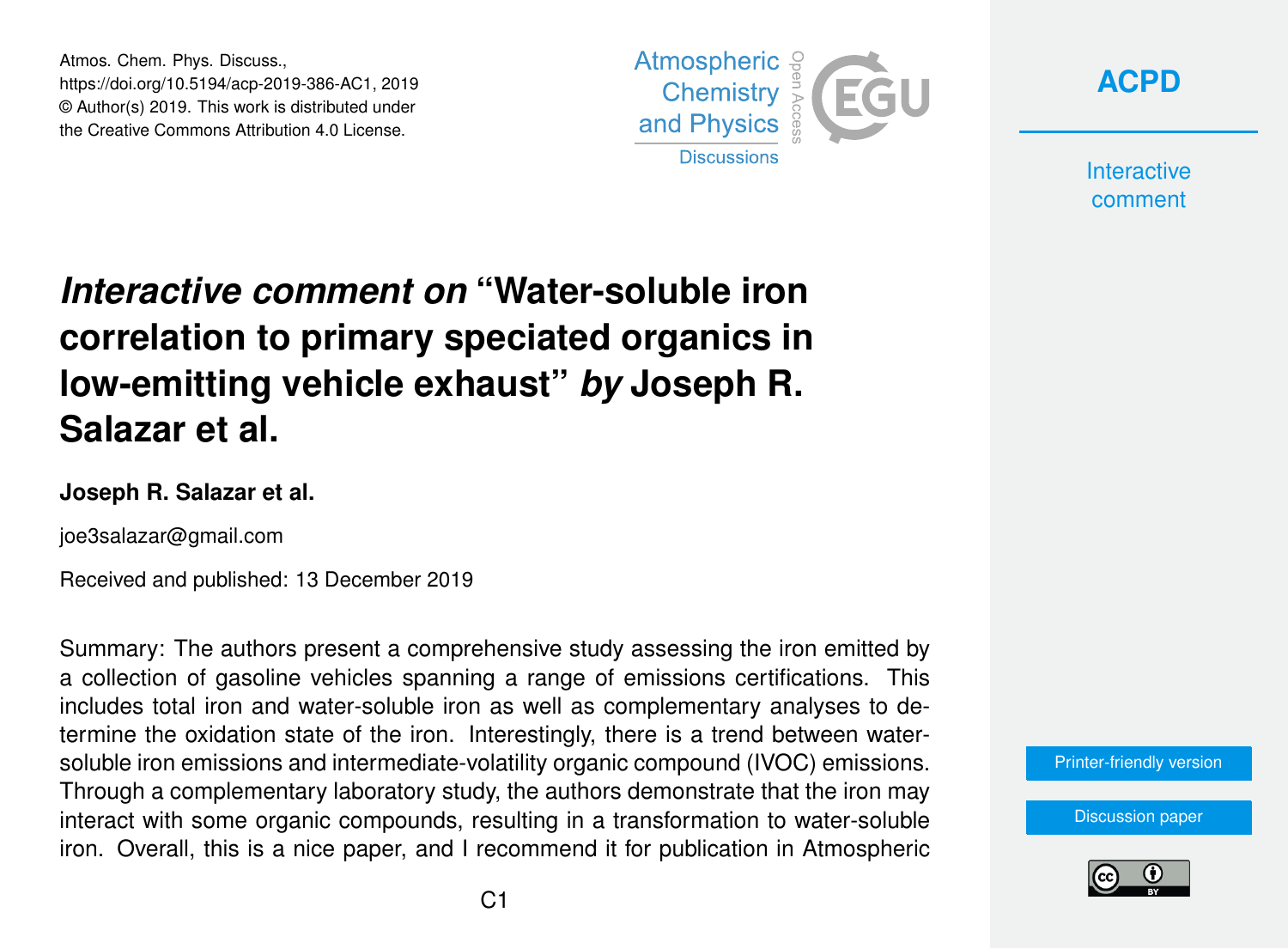Chemistry and Physics, pending adequate response to my comments and those from the other reviewers.

Reply: We thank the Reviewer for the kind words.

General Comments: Some of the manuscript is unnecessarily repetitive. For example:

Lines 100-103, lines 115-118, and lines 126-127 are referring to particle sampling and analysis methods. Please combine to a single location within the document.

Reply: We thank the reviewer for the suggestion to reduce the repetitiveness, lines 100-103, lines 115-118, and lines 126-127 are combined. Line 110-116 now reads "Emission samples were collected using a constant volume sampler from which a slipstream of dilute exhaust was drawn at a flow rate of 47 L min-1. Particle phase emissions were collected using three sampling trains operated in parallel off of the end of the CVS dilution tunnel. Train 1 contained a Teflon filter (47 mm, Pall-Gelman, Teflo R2PJ047). Train 2 contained two quartz filters (47 mm, Pall-Gelman, Tissuquartz 2500 QAOUP) in series. Train 3 contained an acid-cleaned Teflon filter followed by a quartz filter (47 mm, Teflo, Pall Life Sciences, Ann Arbor, MI) and the flow rate was 0.5 L min-1 through each Tenax tube." Lines 115-118 and 126-127 were deleted.

Lines 129-131 and lines 142-144 both mention the use of a laminar flow hood for handling of samples. Please remove this redundancy. Reply: To make the manuscript more concise, text in line 142 "and handled inside a polypropylene laminar flow hood (NuAire, Plymouth, MN)" was removed

In Figures 1, 2, and 4, please use " $\mu$ g" rather than "ug". Reply: We thank the Reviewer for bringing this to our attention: We changed ug to  $\mu$ g in Figures 1, 2, and 4

Specific Comments: Lines 61-63: Is the iron present in the gasoline itself, or does it leach from the vehicle components?

Reply: To avoid any misunderstanding, Line 65-69 changed to "Iron is contained in many fuels which has pre-combusted concentrations ranging from 13-1000  $\mu$ g L-1 (Lee **Interactive** comment

[Printer-friendly version](https://www.atmos-chem-phys-discuss.net/acp-2019-386/acp-2019-386-AC1-print.pdf)

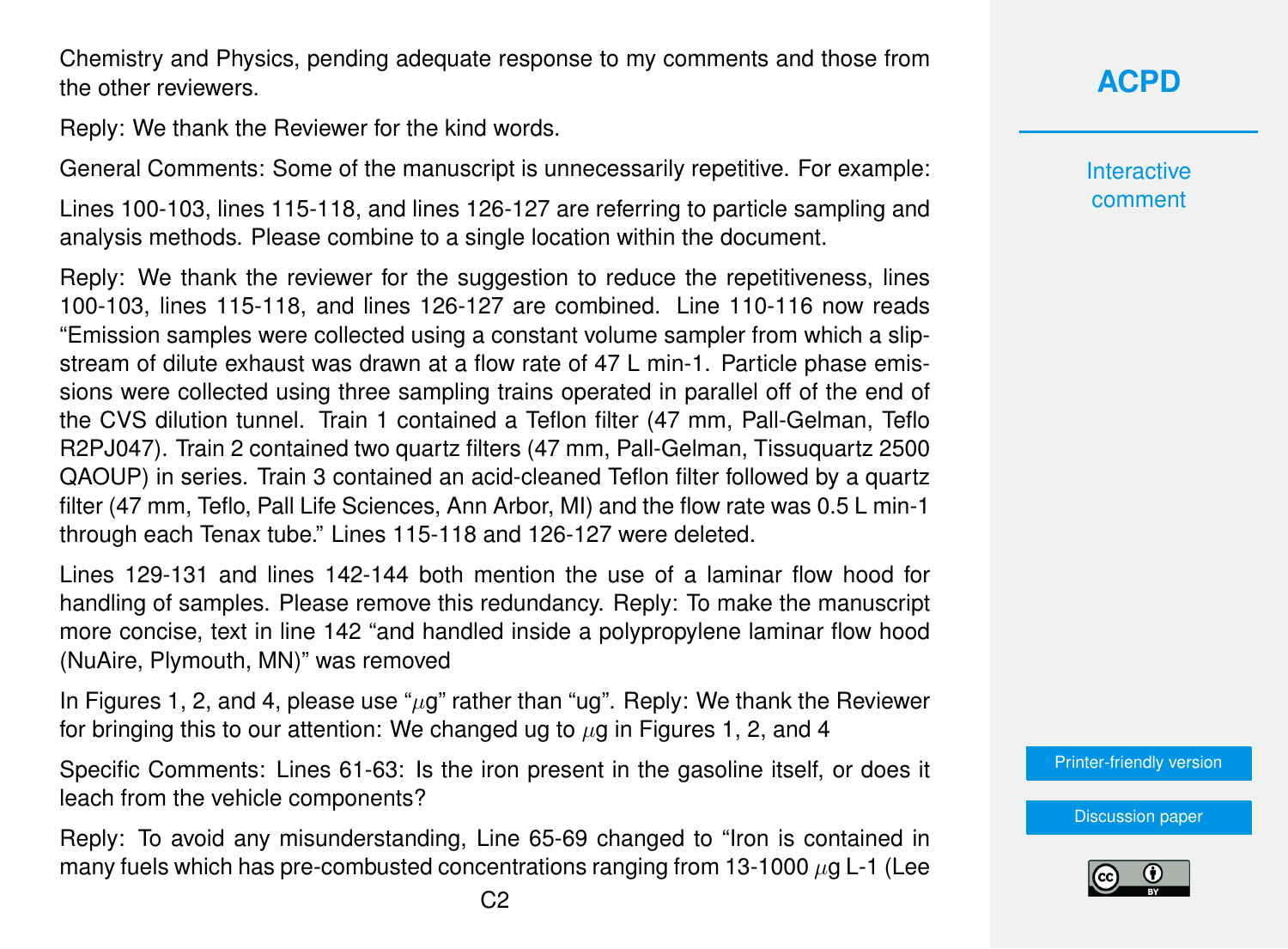and Von Lehmden, 1973; Santos et al., 2011; Teixeira et al., 2007). Within the engine, computational models of combustion in engines suggest that iron emissions could also originate from the fuel injector nozzle inside the engine block (Liati et al., 2015)."

Line 118-120: For a field campaign that occurred in 2014, I have a hard time believing that results were published in 2000. Please correct this reference.

Reply: We thank the Reviewer for catching this. We were using the methods, not the data. Thus, line 131-132 is changed to "procedure for these data presented elsewhere" from "these data are presented elsewhere"

Lines 156-159: How was 3% of the filters "measured exactly"? Was this using a filter punch that was precisely 3% of the area of the filters? Please clarify.

Reply: To clarify how the filters were cut Line 166-167 changed to "∼3% of the filters was measured and cut using a ceramic blade" Lines 178-182: I may have missed this definition, but what is " $\mu$ XRF"? Does it differ from a typical X-ray fluorescence measurement?

Reply: The  $\mu$  refers to the small spot size that the beam was able to fluoresce, thus line 188 has been changed to "micro X-ray fluorescence ( $\mu$ XRF)" and  $\mu$ XRF has been added to XRF in line 188 and 191 for consistency

Lines 235-241: It is a little unclear to me how the total iron emissions are defined. Is this the sum of the water-soluble iron from the water extractions described in Section 2.3 and the remaining iron that underwent the acid digestion in Section 2.4? Or was water-soluble iron determined from one filter and total iron determined from another filter? Please clarify.

Reply: Yes, the iron is summed from the water extractions described in Section 2.3 and the remaining iron that underwent the acid digestion in Section 2.4. Line 166-169 has been clarified to "First ∼3% (measured exactly) of the filters were cut and saved for X-ray absorption near edge structure (XANES) spectroscopy, then the water-soluble **[ACPD](https://www.atmos-chem-phys-discuss.net/)**

**Interactive** comment

[Printer-friendly version](https://www.atmos-chem-phys-discuss.net/acp-2019-386/acp-2019-386-AC1-print.pdf)

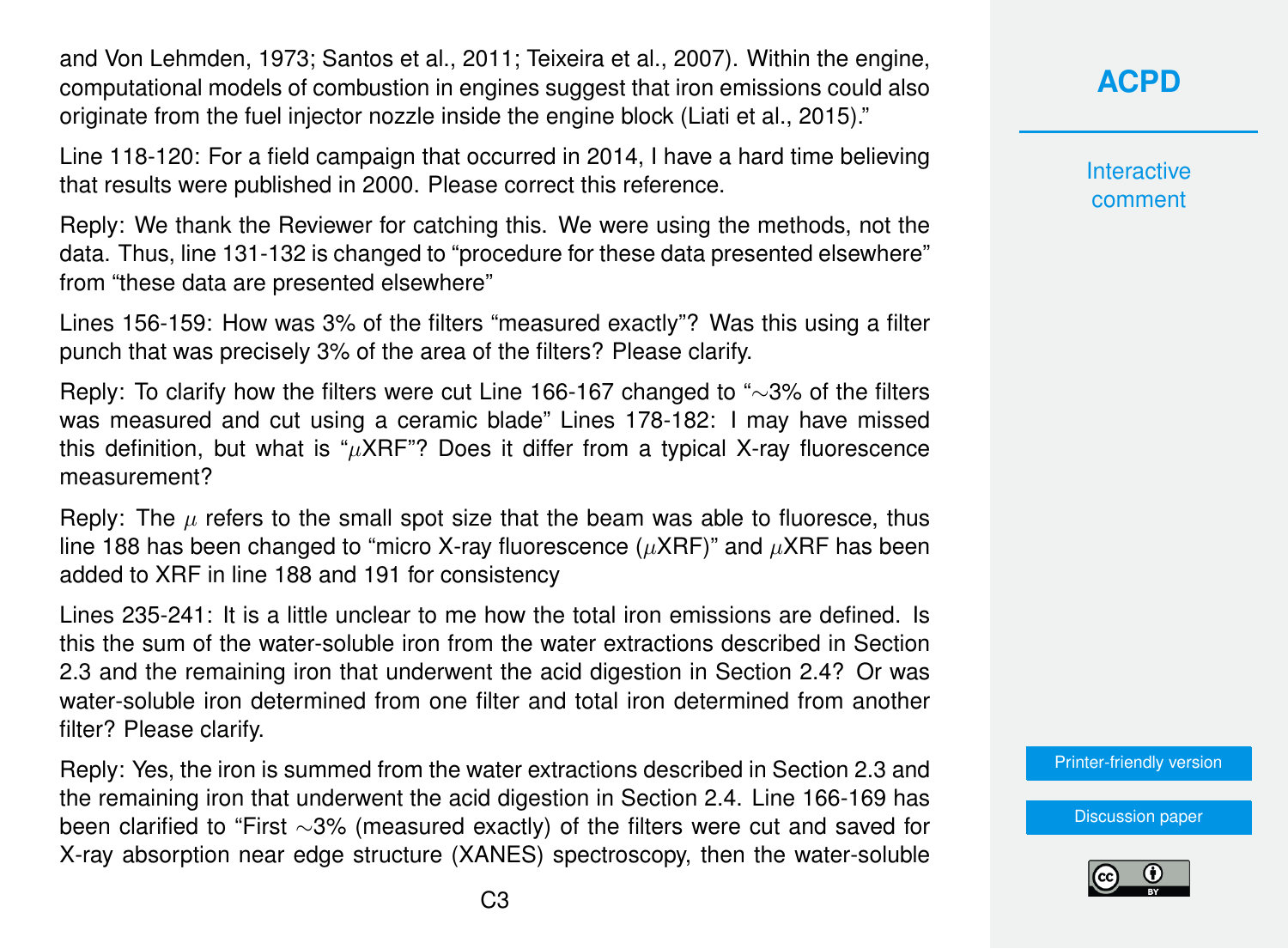elements were extracted and, lastly the polymethylpentene ring was removed from the Teflon filters."

Lines 246-248: Why do the authors use the symbol from the periodic table for metals in previous sentence in this paragraph but not here?

Reply: We thank the Reviewer for bringing this to our attention. Elements in line 257 were changed to the names of the elements.

Lines 258-261: "Trace elements km-1" and "per km emissions" are just distance-based emission factors (as opposed to the fuel-based emission factors that the authors have used). I recommend using "distance-based emission factors" in both of these lines.

Reply: We thank the reviewer for the clarification. "Trace elements km-1" and "per km emissions" have been changed to "distance-based emission factors" in Lines 269- 272 "Table 2 compares the average exhaust PM composition and trace elements in distance-based emission factors in this study to literature values for other passenger vehicles, including one diesel and three gasoline exhaust studies. For all elements, the distance-based emission factors were greater in the diesel cohort, relative to the gasoline vehicles."

Figures 1 and 2: I'm wondering if it could be more informative to present the total iron emissions as, e.g., Figure 1a, and then have Figure 1b include box plots of the watersoluble iron fraction. This is just a thought that could potentially be more informative to drive home how much of the iron is actually water-soluble.

Reply: This is a great suggestion and we thank the reviewer. Below is the revised graph and the removed graph.

Lines 275-280: I have another thought on the presentation of results here. Given a lack of trend in total iron with emission certification, I'm curious if it would be worth exploring a trend in the ratio of total iron to particulate matter (PM) mass (e.g., EFFe/EFPM). I suspect that the emissions of iron relative to total PM will increase, which could be an **Interactive** comment

[Printer-friendly version](https://www.atmos-chem-phys-discuss.net/acp-2019-386/acp-2019-386-AC1-print.pdf)

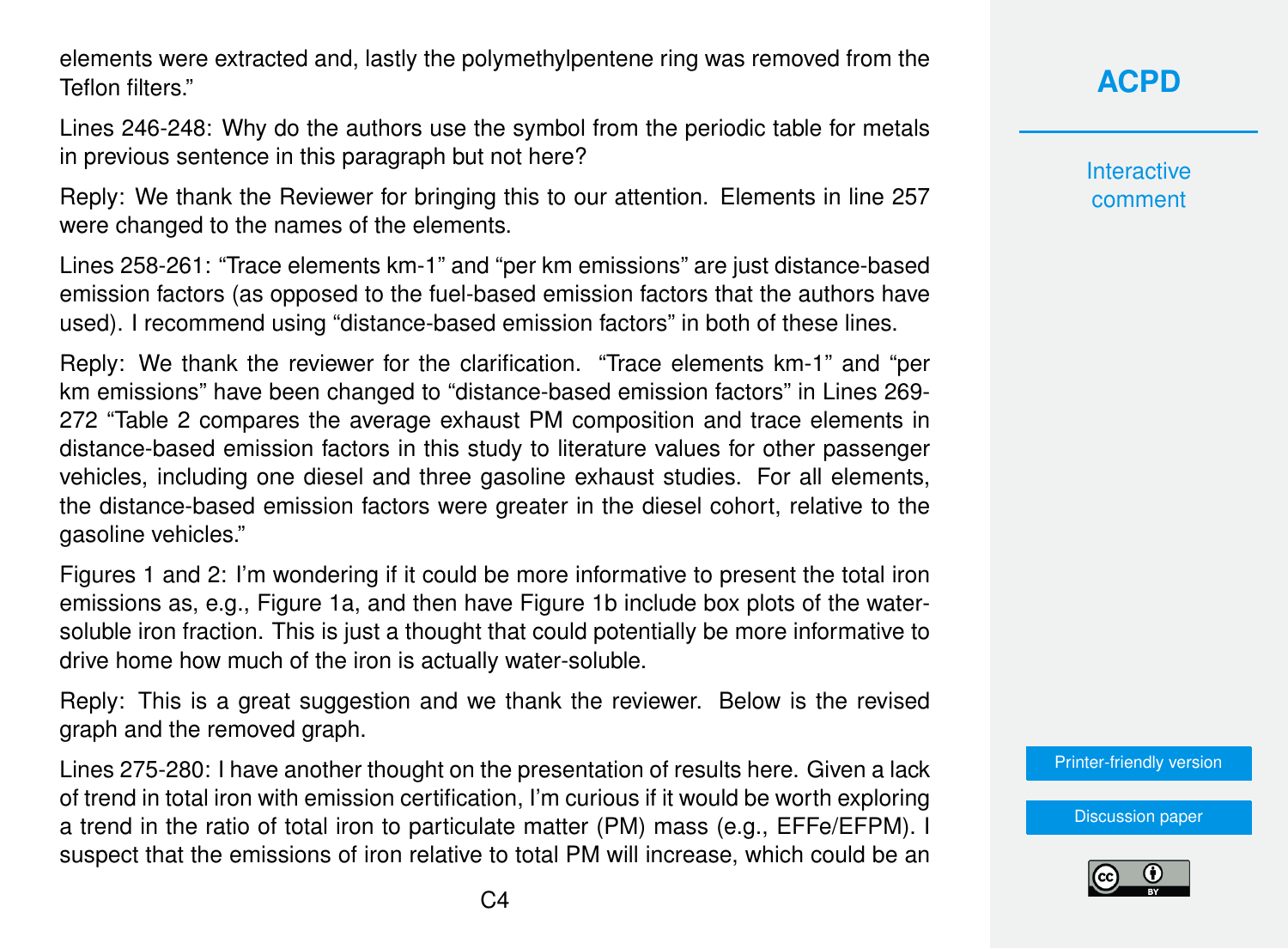interesting result.

Reply: The authors agree that this could be useful, unfortunately overall PM mass wasn't measured as part of this study.

Lines 377-387: If I am understanding this correctly, it suggests that Fe(III) is emitted yet is rapidly converted to Fe(II). This may be worth stating explicitly.

Reply: Added to Line 406 to restate the above chemistry and clear up any confusion "This overall process suggests that Fe(III) is emitted through car exhaust through interaction with water and organics undergoes a Fenton like reaction and converted to Fe(II) and the iron is chelated by the resulting oxidized organics."

## **[ACPD](https://www.atmos-chem-phys-discuss.net/)**

**Interactive** comment

[Printer-friendly version](https://www.atmos-chem-phys-discuss.net/acp-2019-386/acp-2019-386-AC1-print.pdf)



Interactive comment on Atmos. Chem. Phys. Discuss., https://doi.org/10.5194/acp-2019-386, 2019.